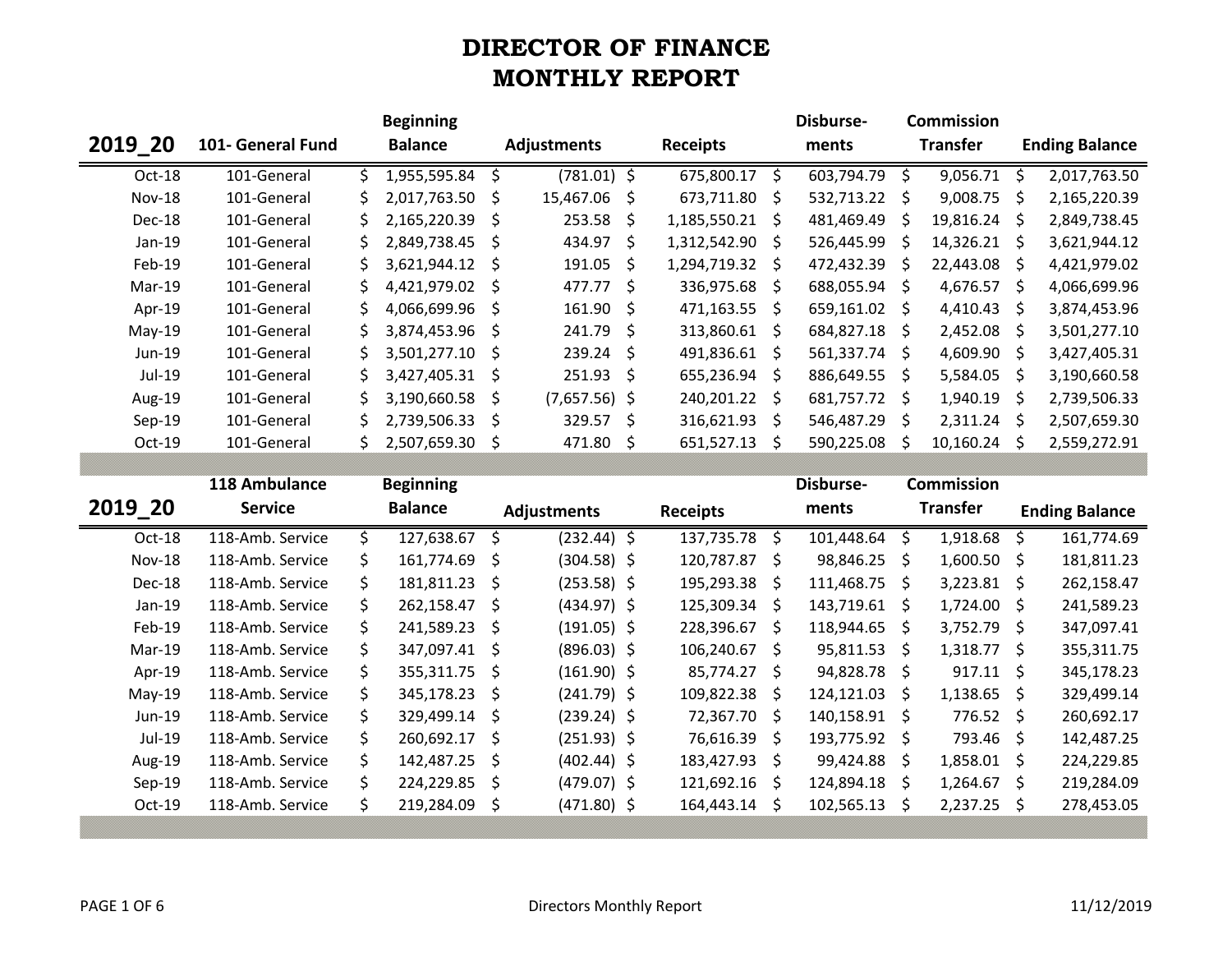|               |                |     | <b>Beginning</b> |                    |                  |              | Disburse-      |      | <b>Commission</b> |      |                       |
|---------------|----------------|-----|------------------|--------------------|------------------|--------------|----------------|------|-------------------|------|-----------------------|
| 2019 20       | 122- Drug Fund |     | <b>Balance</b>   | <b>Adjustments</b> | <b>Receipts</b>  |              | ments          |      | <b>Transfer</b>   |      | <b>Ending Balance</b> |
| Oct-18        | 122-Drug Fund  |     | 68,291.09        |                    | 1,007.00         | <sup>S</sup> | 2,653.96       | Ŝ    | 7.69              |      | 66,636.44             |
| <b>Nov-18</b> | 122-Drug Fund  | Ś.  | 66,636.44        |                    | 670.70 \$        |              | 2,484.00 \$    |      | $5.38 \quad $$    |      | 64,817.76             |
| Dec-18        | 122-Drug Fund  |     | 64,817.76        |                    | 1,171.05         | - \$         | 4,400.00       | - \$ | $9.24 \div$       |      | 61,579.57             |
| Jan-19        | 122-Drug Fund  | Ś.  | 61,579.57        |                    | $2,768.00$ \$    |              | 5,247.45       | -S   | $16.22 \div$      |      | 59,083.90             |
| Feb-19        | 122-Drug Fund  | \$  | 59,083.90        |                    | $826.02 \quad $$ |              | -              |      | $8.26$ \$         |      | 59,901.66             |
| Mar-19        | 122-Drug Fund  | \$  | 59,901.66        |                    | 793.25 \$        |              | 706.99         | -S   | $7.93 \quad $$    |      | 59,979.99             |
| Apr-19        | 122-Drug Fund  | Ś.  | 59,979.99        |                    | 12,602.58 \$     |              | 3,040.96       | - Ś  | 18.43             | - Ś  | 69,523.18             |
| $May-19$      | 122-Drug Fund  | Ś.  | 69,523.18        |                    | $11,359.05$ \$   |              |                |      | $113.60 \div$     |      | 80,768.63             |
| Jun-19        | 122-Drug Fund  | Ś.  | 80,768.63        |                    | $6,041.94$ \$    |              | 8,829.71 \$    |      | 10.65             | - Ś  | 77,970.21             |
| Jul-19        | 122-Drug Fund  | \$. | 77,970.21        |                    | $1,379.40 \pm 5$ |              | $2,957.00$ \$  |      | $6.73 \quad $5$   |      | 76,385.88             |
| Aug-19        | 122-Drug Fund  | Ś.  | 76,385.88        |                    | $1,430.22$ \$    |              | $163.96 \pm 1$ |      | 4.80              | - \$ | 77,647.34             |
| $Sep-19$      | 122-Drug Fund  |     | 77,647.34        |                    | 29,456.51 \$     |              | 18,756.91      | - Ś  | 10.10             | - \$ | 88,336.84             |
| Oct-19        | 122-Drug Fund  |     | 88,336.84        |                    | 49,763.31 \$     |              | 725.98         | -S   | 2.38              | -S   | 137,371.79            |

|          |                  |    | <b>Beginning</b> |    |                    |   |                 |     | Disburse-     |      | <b>Commission</b> |                     |                       |
|----------|------------------|----|------------------|----|--------------------|---|-----------------|-----|---------------|------|-------------------|---------------------|-----------------------|
| 2019 20  | 131- Hwy Fund    |    | <b>Balance</b>   |    | <b>Adjustments</b> |   | <b>Receipts</b> |     | ments         |      | <b>Transfer</b>   |                     | <b>Ending Balance</b> |
| Oct-18   | 131-Highway Dept | Ś. | 710,745.28       |    |                    |   | 228,974.60 \$   |     | 135,322.68    | Ŝ.   | 2,641.23          | $\ddot{\mathsf{S}}$ | 801,755.97            |
| $Nov-18$ | 131-Highway Dept | S. | 801,755.97       | S. | $(15, 162.48)$ \$  |   | 368,898.29      | - S | 175,753.93    | - S  | $2,152.56$ \$     |                     | 977,585.29            |
| Dec-18   | 131-Highway Dept | Ś. | 977,585.29       |    |                    |   | 248,481.38 \$   |     | 387,932.35 \$ |      | $3,318.02$ \$     |                     | 834,816.30            |
| $Jan-19$ | 131-Highway Dept | Ś. | 834,816.30       |    |                    |   | 209,602.72 \$   |     | 184,705.21    | - S  | $2,413.15$ \$     |                     | 857,300.66            |
| Feb-19   | 131-Highway Dept | S. | 857,300.66       |    |                    |   | 265,322.05 \$   |     | 90,454.10     | - S  | $3,628.84$ \$     |                     | 1,028,539.77          |
| Mar-19   | 131-Highway Dept |    | 1,028,539.77     |    |                    |   | 164,448.12 \$   |     | 157,247.41    | - \$ | 1,810.66          | - S                 | 1,033,929.82          |
| Apr-19   | 131-Highway Dept | S. | 1,033,929.82     |    |                    |   | 152,577.18 \$   |     | 214,170.57 \$ |      | $1,560.21$ \$     |                     | 970,776.22            |
| $May-19$ | 131-Highway Dept | Ś. | 970,776.22       |    |                    |   | 175,490.53 \$   |     | 443,429.15 \$ |      | $1,777.78$ \$     |                     | 701,059.82            |
| $Jun-19$ | 131-Highway Dept | Ś. | 701,059.82       |    |                    |   | 252,828.27 \$   |     | 244,694.96    | S.   | $1,728.25$ \$     |                     | 707,464.88            |
| Jul-19   | 131-Highway Dept | Ś. | 707,464.88       |    |                    |   | 204,034.48 \$   |     | 240,206.39    | - S  | $1,947.14$ \$     |                     | 669,345.83            |
| Aug-19   | 131-Highway Dept | Ś. | 669,345.83       |    |                    |   | 166,425.39      | - S | 259,381.36    | S.   | 1,666.57          | S.                  | 574,723.29            |
| Sep-19   | 131-Highway Dept | Ś. | 574,723.29       |    |                    |   | 186,355.53 \$   |     | 100,856.62    | - Ś  | $1,884.64$ \$     |                     | 658,337.56            |
| Oct-19   | 131-Highway Dept | S. | 658,337.56       |    |                    | S | 484,181.91 \$   |     | 182,176.43    | S    | $2,805.32$ \$     |                     | 957,537.72            |
|          |                  |    |                  |    |                    |   |                 |     |               |      |                   |                     |                       |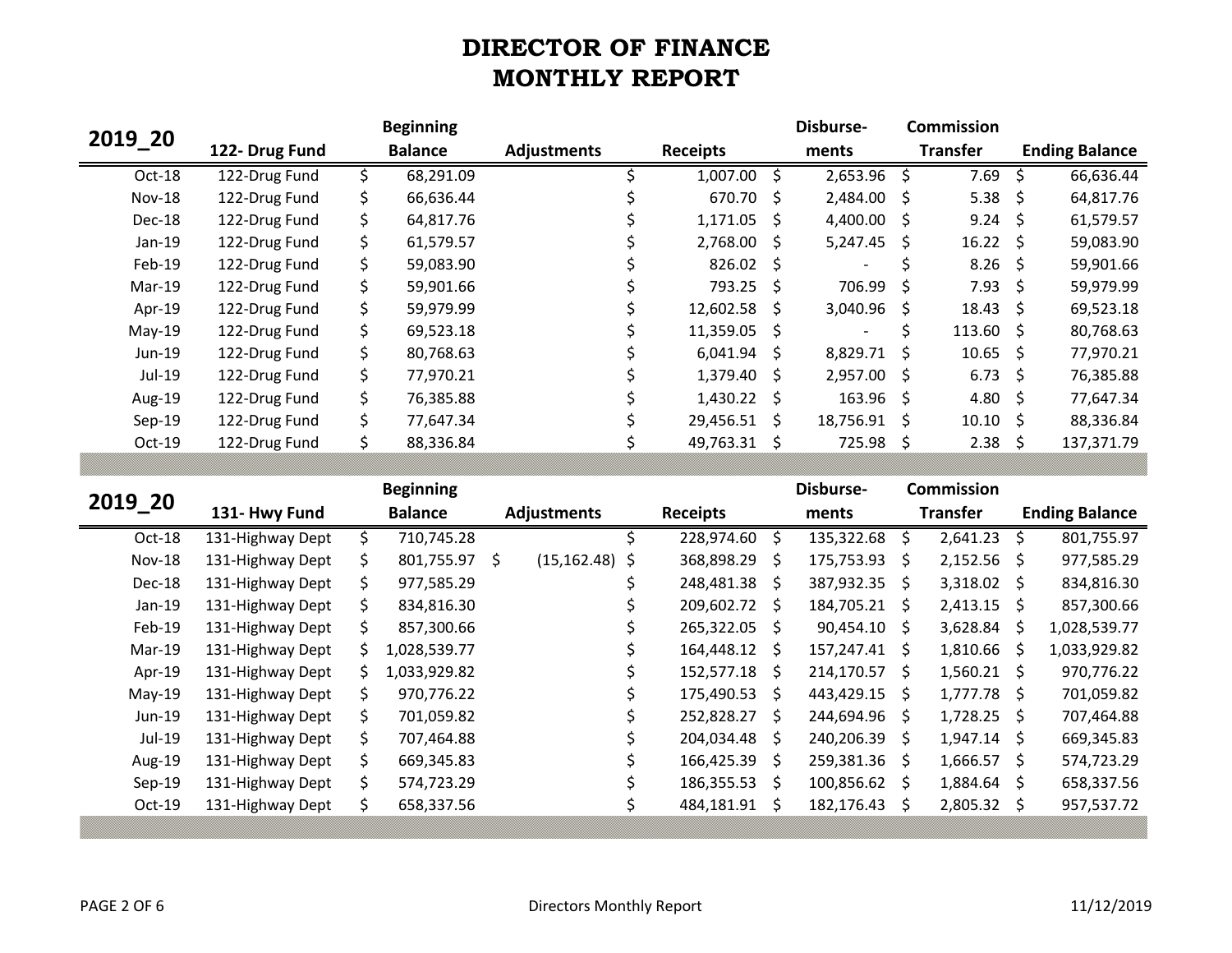|               |                     | <b>Beginning</b>    |                           |                 | Disburse-                | <b>Commission</b>   |                    |                       |
|---------------|---------------------|---------------------|---------------------------|-----------------|--------------------------|---------------------|--------------------|-----------------------|
| 2019_20       | 151- Debt Service   | <b>Balance</b>      | <b>Adjustments</b>        | <b>Receipts</b> | ments                    | <b>Transfer</b>     |                    | <b>Ending Balance</b> |
| Oct-18        | 151- Debt Service   | \$<br>1,576,584.84  | \$<br>$(46,803.87)$ \$    | 114,248.92 \$   | $\overline{\phantom{a}}$ | \$<br>1,870.08      | $\zeta$            | 1,642,159.81          |
| <b>Nov-18</b> | 151- Debt Service   | \$<br>1,642,159.81  | \$<br>$(46,802.22)$ \$    | 108,531.31      | \$                       | \$<br>$1,628.12$ \$ |                    | 1,702,260.78          |
| Dec-18        | 151- Debt Service   | 1,702,260.78        | \$<br>$(46, 760.43)$ \$   | 219,093.51      | \$                       | \$<br>3,917.14 \$   |                    | 1,870,676.72          |
| Jan-19        | 151- Debt Service   | 1,870,676.72        | \$<br>$(46, 774.65)$ \$   | 887,477.37      | \$                       | \$<br>1,776.94      | - \$               | 2,709,602.50          |
| Feb-19        | 151- Debt Service   | 2,709,602.50        | \$<br>$(46,759.48)$ \$    | 250,281.21      | \$<br>59,023.60          | \$<br>4,533.87      | \$                 | 2,849,566.76          |
| Mar-19        | 151- Debt Service   | 2,849,566.76        | \$<br>$(1,240,078.48)$ \$ | 92,061.14       | \$                       | \$<br>1,277.45      | - \$               | 1,700,271.97          |
| Apr-19        | 151- Debt Service   | \$<br>1,700,271.97  | \$<br>$(46, 796.73)$ \$   | 128,603.18      | \$                       | \$<br>780.28        | $\zeta$            | 1,781,298.14          |
| May-19        | 151- Debt Service   | \$<br>1,781,298.14  | \$<br>$(47, 294.84)$ \$   | 62,861.61       | \$                       | \$<br>684.29        | $\zeta$            | 1,796,180.62          |
| Jun-19        | 151- Debt Service   | 1,796,180.62        | \$<br>$(50,035.51)$ \$    | 105,915.28      | \$                       | \$<br>680.99        | $\zeta$            | 1,851,379.40          |
| Jul-19        | 151- Debt Service   | 1,851,379.40        | \$<br>$(46,769.50)$ \$    | 51,817.34       | \$                       | \$<br>$555.41$ \$   |                    | 1,855,871.83          |
| Aug-19        | 151- Debt Service   | \$<br>1,855,871.83  | \$<br>$(46,769.20)$ \$    | 60,313.66       | \$                       | \$<br>635.70 \$     |                    | 1,868,780.59          |
| Sep-19        | 151- Debt Service   | \$<br>1,868,780.59  | \$<br>$(60, 266.87)$ \$   | 100,880.03      | \$<br>45,325.72          | \$<br>1,069.75      | \$                 | 1,862,998.28          |
| Oct-19        | 151- Debt Service   | \$<br>1,862,998.28  | \$<br>$(46,804.70)$ \$    | 143,052.86      |                          | \$<br>2,196.79      | $\ddot{\varsigma}$ | 1,957,049.65          |
|               |                     |                     |                           |                 |                          |                     |                    |                       |
|               |                     | <b>Beginning</b>    |                           |                 | Disburse-                | <b>Commission</b>   |                    |                       |
|               |                     |                     |                           |                 |                          |                     |                    |                       |
| 2019_20       | 171- Capital Outlay | <b>Balance</b>      | <b>Adjustments</b>        | <b>Receipts</b> | ments                    | <b>Transfer</b>     |                    | <b>Ending Balance</b> |
| Oct-18        | 171-Capital Outlay  | \$<br>444,060.37    | \$                        | 26,083.02       | \$<br>$\blacksquare$     | \$<br>520.94        | \$                 | 469,622.45            |
| <b>Nov-18</b> | 171-Capital Outlay  | \$<br>469,622.45    | \$                        | 18,931.41       | \$<br>9,090.00           | \$<br>378.15        | $\zeta$            | 479,085.71            |
| Dec-18        | 171-Capital Outlay  | \$<br>479,085.71    | \$                        | 61,193.64       | \$<br>130,000.00         | \$<br>1,223.22      | S.                 | 409,056.13            |
| Jan-19        | 171-Capital Outlay  | \$<br>409,056.13    | \$                        | 23,637.29       | \$<br>14,250.77          | \$<br>472.70        | - \$               | 417,969.95            |
| Feb-19        | 171-Capital Outlay  | \$<br>417,969.95    | \$                        | 83,933.42       | \$<br>339,434.26         | \$<br>1,552.56      | \$                 | 160,916.55            |
| Mar-19        | 171-Capital Outlay  | \$<br>160,916.55    | \$                        | 314,704.24      | \$                       | \$<br>249.45        | \$                 | 475,371.34            |
| Apr-19        | 171-Capital Outlay  | \$<br>475,371.34    | \$                        | 2,978.00        | \$<br>14,565.52          | \$<br>59.89         | \$                 | 463,723.93            |
| May-19        | 171-Capital Outlay  | \$<br>463,723.93    | \$                        | 1,947.88        | \$<br>1,800.00           | \$<br>39.10         | \$                 | 463,832.71            |
| Jun-19        | 171-Capital Outlay  | \$<br>463,832.71    | \$                        | 3,730.95        | \$<br>2,152.05           | \$<br>54.21         | $\zeta$            | 465,357.40            |
| Jul-19        | 171-Capital Outlay  | \$<br>465,357.40    | \$                        | 2,407.87        | \$<br>72,206.40          | \$<br>26.54         | $\zeta$            | 395,532.33            |
| Aug-19        | 171-Capital Outlay  | \$<br>395,532.33 \$ | 8,060.00<br>\$            | 9,671.09        | \$<br>4,600.00           | \$<br>22.88         | \$                 | 408,640.54            |
| Sep-19        | 171-Capital Outlay  | \$<br>408,640.54    | \$                        | 1,654.74        | \$<br>37,550.00          | \$<br>33.04         | $\zeta$            | 372,712.24            |
| Oct-19        | 171-Capital Outlay  | \$<br>372,712.24    | \$                        | 16,149.88       | \$<br>$5,343.62$ \$      | 322.45 \$           |                    | 383,196.05            |
| Oct-19        | 172-Community       | \$<br>74,500.59     | \$                        | $10.00$ \$      |                          | \$                  | \$                 | 74,510.59             |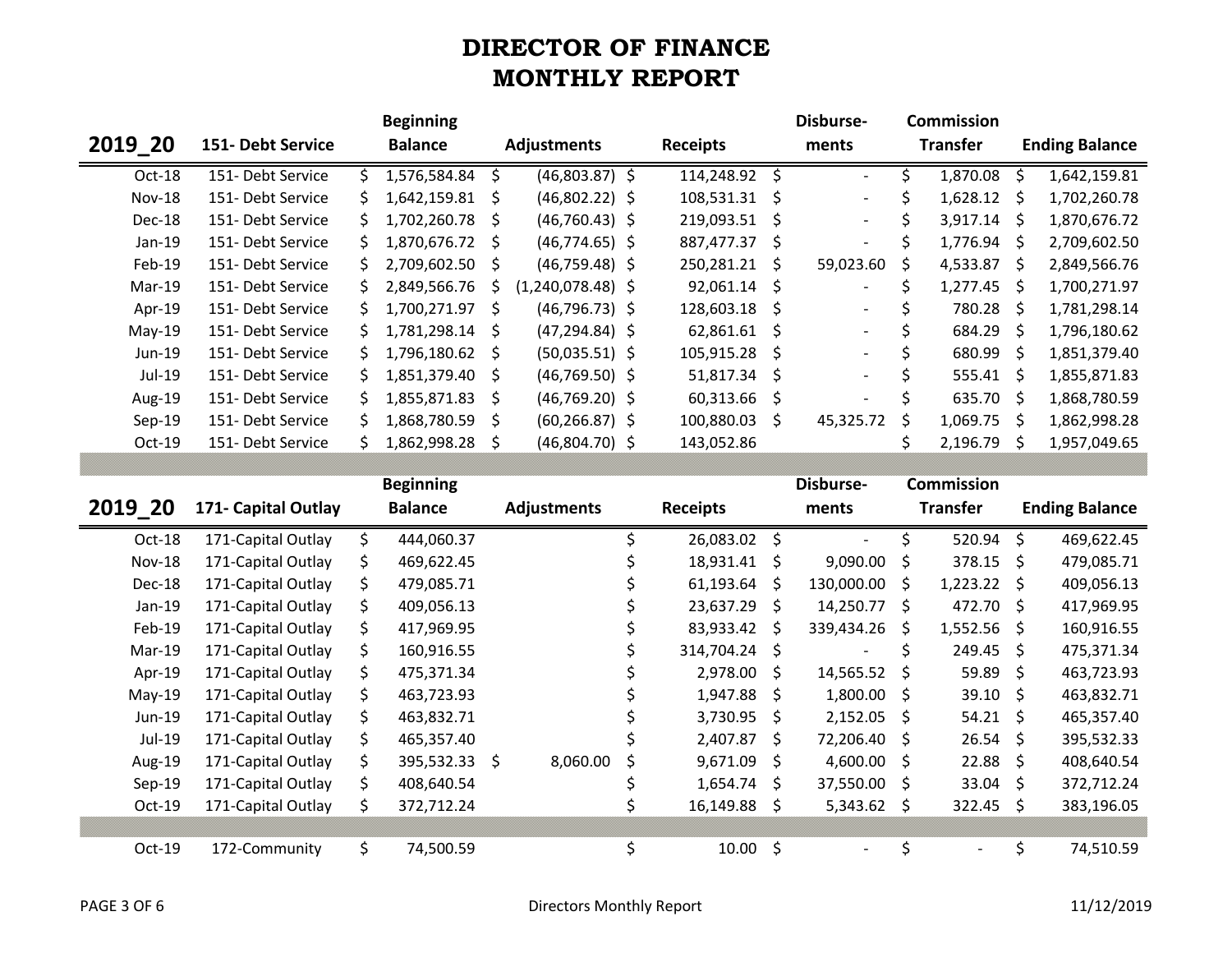|               |                   |    | <b>Beginning</b> |    |                    |              |                 |    | Disburse-    |    | Commission      |              |                       |
|---------------|-------------------|----|------------------|----|--------------------|--------------|-----------------|----|--------------|----|-----------------|--------------|-----------------------|
| 2019 20       | 141- General Fund |    | <b>Balance</b>   |    | <b>Adjustments</b> |              | <b>Receipts</b> |    | ments        |    | <b>Transfer</b> |              | <b>Ending Balance</b> |
| $Oct-18$      | 141-General       | Ś. | 7,744,536.38     | Ś. | 95,844.69          | - Ś          | 2,575,806.57    | S. | 2,044,131.00 | Ŝ. | 9,844.58        | Ŝ.           | 8,362,212.06          |
| <b>Nov-18</b> | 141-General       | S. | 8,362,212.06     | Ś. | 111,291.15         | - Ś          | 2,518,463.21    | ς. | 1,935,905.69 | Š. | 8,537.04        | -S           | 9,047,523.69          |
| Dec-18        | 141-General       | Ś. | 9,047,523.69     | Ŝ  | 93,899.20 \$       |              | 2,862,369.71    | S  | 1,899,979.61 | Ś. | 16,906.85       | S            | 10,086,906.14         |
| $Jan-19$      | 141-General       |    | \$10,086,906.14  | S  | $95,576.01$ \$     |              | 2,551,579.85    | S  | 3,174,706.68 | S  | 9,659.83        | S            | 9,549,695.49          |
| Feb-19        | 141-General       | S. | 9,549,695.49     | Ŝ. | 94,099.23 \$       |              | 3.091.105.24    | ς  | 1,852,343.64 | S  | 20,241.33       | S            | 10,862,314.99         |
| $Mar-19$      | 141-General       |    | \$10,862,314.99  | Ŝ. | 95,863.79 \$       |              | 2,356,033.40    | S  | 1,863,580.09 | S  | 6,697.88        |              | 11,443,934.21         |
| Apr-19        | 141-General       |    | \$11,443,934.21  | S  | 98,143.87          | S.           | 2.405.833.49    | S. | 1,951,897.18 | -S | 5,815.55        | S            | 11,990,198.84         |
| $May-19$      | 141-General       |    | \$11,990,198.84  | Ŝ. | $110,525.46$ \$    |              | 218.605.75      | S  | 5,520,682.16 | S  | 4,181.84        | -S           | 6,794,466.05          |
| $Jun-19$      | 141-General       | S. | 6,794,466.05     | Ŝ  | 141,869.73         | - Ś          | 1,683,287.94    | ς  | 1,963,610.71 | Ŝ. | 4,857.81        | -S           | 6,651,155.20          |
| Jul-19        | 141-General       | S. | 6,651,155.20     | Ŝ  | $101,603.36$ \$    |              | 1,612,658.99    | S. | 2,315,854.12 | Ŝ. | 9,374.10        | S            | 6,040,189.33          |
| Aug-19        | 141-General       | Ś. | 6,040,189.33     | S  | 97,289.38 \$       |              | 2,390,628.55    | S  | 2,255,508.89 | S  | 1,314.89        | <sub>S</sub> | 6,271,283.48          |
| $Sep-19$      | 141-General       |    | 6,271,283.48     | Ś. | $97,753.24$ \$     |              | 2,354,637.84    | S  | 2,002,591.52 | S  | 4,445.61        | <sub>S</sub> | 6,716,637.43          |
| $Oct-19$      | 141-General       |    | 6,716,637.43     | S  | 95,217.13          | <sub>S</sub> | 2,688,223.84    | S  | 2,115,954.32 | S  | 10,431.96       | S            | 7,373,692.12          |

|               |                  |     | <b>Beginning</b> |    |                    |                      |    | Disburse-  | <b>Commission</b> |    |                       |
|---------------|------------------|-----|------------------|----|--------------------|----------------------|----|------------|-------------------|----|-----------------------|
| 2019_20       | 142-Federal Fund |     | <b>Balance</b>   |    | <b>Adjustments</b> | <b>Receipts</b>      |    | ments      | <b>Transfer</b>   |    | <b>Ending Balance</b> |
| $Oct-18$      | 142-Federal      | Ś.  | 284,546.86       | Ŝ  | $(95,844.69)$ \$   | 102,429.68 \$        |    | 123,904.86 |                   | Ś. | 167,226.99            |
| <b>Nov-18</b> | 142-Federal      | \$. | 167,226.99       | \$ | $(111, 291.15)$ \$ | 186,260.92 \$        |    | 123,208.01 |                   | S. | 118,988.75            |
| Dec-18        | 142-Federal      | \$. | 118,988.75       | -Ŝ | $(93,899.20)$ \$   | 264,465.95 \$        |    | 102,200.80 |                   |    | 187,354.70            |
| $Jan-19$      | 142-Federal      | \$. | 187,354.70       | Ŝ. | $(95,576.01)$ \$   | 199,672.83 \$        |    | 195,022.09 |                   |    | 96,429.43             |
| Feb-19        | 142-Federal      | \$. | 96,429.43        | Ŝ. | $(94,099.23)$ \$   | 284,703.85 \$        |    | 105,684.07 |                   | Ś. | 181,349.98            |
| $Mar-19$      | 142-Federal      | \$  | 181,349.98       | Ŝ. | $(95,863.79)$ \$   | 195,966.77 \$        |    | 156,717.26 |                   |    | 124,735.70            |
| Apr-19        | 142-Federal      | \$  | 124,735.70       | Ŝ. | $(98, 143.87)$ \$  | 249,989.16 \$        |    | 160,721.80 |                   |    | 115,859.19            |
| $May-19$      | 142-Federal      | \$  | $115,859.19$ \$  |    | $(110,525.46)$ \$  | 258,651.80 \$        |    | 106,372.51 |                   | Ś. | 157,613.02            |
| Jun-19        | 142-Federal      | Ś.  | 157,613.02       | Ŝ. | $(141,869.73)$ \$  | 568,483.96 \$        |    | 140,460.91 |                   |    | 443,766.34            |
| Jul-19        | 142-Federal      | \$  | 443,766.34       | Ŝ. | $(98, 776.09)$ \$  | $500.81 \; \text{S}$ |    | 147,745.87 |                   |    | 197,745.19            |
| Aug-19        | 142-Federal      | \$  | 197,745.19       | Ŝ. | $(97, 289.38)$ \$  | 169,583.86 \$        |    | 123,971.70 |                   | Ś. | 146,067.97            |
| $Sep-19$      | 142-Federal      | Ś.  | 146,067.97       | Ŝ. | $(97, 753.24)$ \$  | 260,468.08 \$        |    | 143,227.19 |                   |    | 165,555.62            |
| $Oct-19$      | 142-Federal      | \$. | 165,555.62       | S  | $(95, 217.13)$ \$  | 210,110.49           | S. | 115,479.24 |                   | \$ | 164,969.74            |
|               |                  |     |                  |    |                    |                      |    |            |                   |    |                       |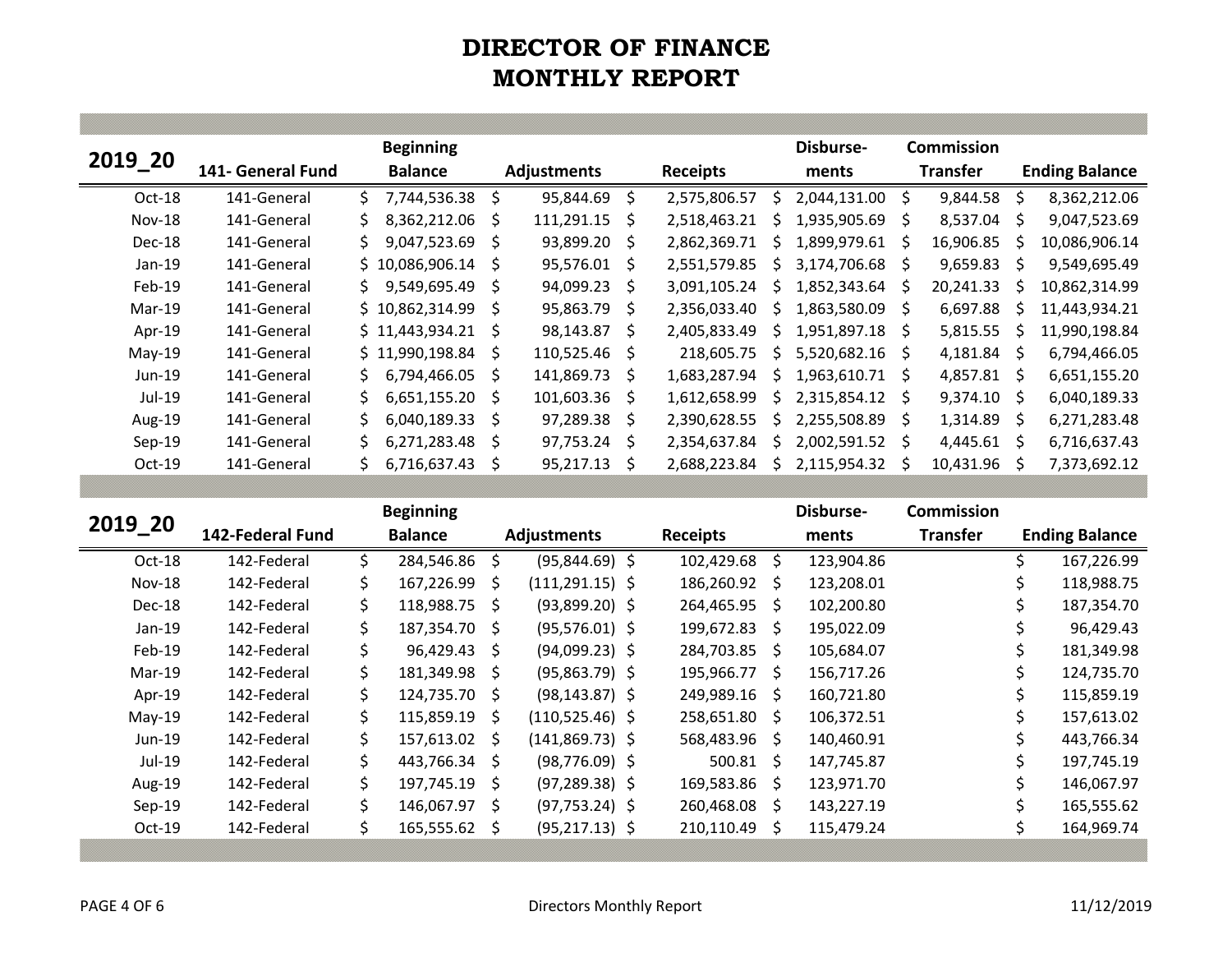|          |                            |    | <b>Beginning</b>  |                    |    |                 | Disburse-  | <b>Commission</b> |                       |
|----------|----------------------------|----|-------------------|--------------------|----|-----------------|------------|-------------------|-----------------------|
| 2019 20  | <b>143-Central Caferia</b> |    | <b>Balance</b>    | <b>Adjustments</b> |    | <b>Receipts</b> | ments      | <b>Transfer</b>   | <b>Ending Balance</b> |
| Oct-18   | 143-Food Service           |    | 547,570.66 \$     | 1,013.45           | \$ | 218,254.19 \$   | 165,586.50 |                   | 601,251.80            |
| $Nov-18$ | 143-Food Service           | S. | 601,251.80        |                    |    | 207,937.54 \$   | 115,186.93 |                   | 694,002.41            |
| Dec-18   | 143-Food Service           | Ś. | 694.002.41        |                    |    | 187,231.73 \$   | 134,757.06 |                   | 746,477.08            |
| $Jan-19$ | 143-Food Service           | S. | 746,477.08        |                    |    | 273,017.82 \$   | 145,767.20 |                   | 873,727.70            |
| Feb-19   | 143-Food Service           |    | 873,727.70        |                    |    | 191,880.75 \$   | 111,389.74 |                   | 954,218.71            |
| Mar-19   | 143-Food Service           | S. | 954,218.71        |                    |    | 129,346.76 \$   | 173,840.24 |                   | 909,725.23            |
| Apr-19   | 143-Food Service           |    | 909.725.23        |                    |    | 173,801.57 \$   | 151,334.18 |                   | 932,192.62            |
| $May-19$ | 143-Food Service           |    | 932,192.62        |                    |    | 231,754.22 \$   | 104,385.57 |                   | 1,059,561.27          |
| Jun-19   | 143-Food Service           |    | $1,059,561.27$ \$ | 3,291.33           | Ś  | 132,953.13 \$   | 89,483.57  |                   | 1,106,322.16          |
| Jul-19   | 143-Food Service           |    | 1,106,322.16 \$   | 465.26             | -S | 18,223.91 \$    | 72,203.42  |                   | 1,052,807.91          |
| Aug-19   | 143-Food Service           |    | 1,052,807.91      |                    |    | 18,997.54 \$    | 197,181.39 |                   | 874,624.06            |
| $Sep-19$ | 143-Food Service           |    | 874,624.06        |                    |    | 216,371.81 \$   | 156,337.16 |                   | 934,658.71            |
| $Oct-19$ | 143-Food Service           |    | 934,658.71        |                    |    | 216,761.42 \$   | 177,418.57 |                   | 974,001.56            |

|          | 145 - Virtual School |     | <b>Beginning</b> |                    |                          |              | Disburse-    | <b>Commission</b> |   |                       |
|----------|----------------------|-----|------------------|--------------------|--------------------------|--------------|--------------|-------------------|---|-----------------------|
| 2019 20  | <b>Fund</b>          |     | <b>Balance</b>   | <b>Adjustments</b> | <b>Receipts</b>          |              | ments        | <b>Transfer</b>   |   | <b>Ending Balance</b> |
| Oct-18   | <b>145-TNVA</b>      | S.  | 1,186,777.18     |                    | 615,186.00               | -S.          | 1,146,757.34 |                   |   | 655,205.84            |
| Nov-18   | 145- TNVA            | S.  | 655,205.84       |                    | 615,186.00 \$            |              | 49.75        |                   |   | 1,270,342.09          |
| Dec-18   | <b>145-TNVA</b>      | Ś.  | 1,270,342.09     |                    | 615,186.00               | S.           | 1,146,757.17 |                   |   | 738,770.92            |
| $Jan-19$ | 145- TNVA            | \$. | 738,770.92       |                    | 615,186.00 \$            |              | 573,469.43   |                   |   | 780,487.49            |
| $Feb-19$ | <b>145-TNVA</b>      | \$  | 780,487.49       |                    | 1,425,186.00 \$          |              | 49.43        |                   | S | 2,205,624.06          |
| Mar-19   | <b>145-TNVA</b>      | Ś.  | 2,205,624.06     |                    | 615,186.00               | S            | 1,163,948.13 |                   |   | 1,656,861.93          |
| Apr-19   | 145- TNVA            | S.  | 1,656,861.93     |                    | 615,186.00 \$            |              | 573,402.88   |                   | S | 1,698,645.05          |
| $May-19$ | <b>145-TNVA</b>      | S.  | 1,698,645.05     |                    | $\overline{\phantom{a}}$ | S            | 587,054.13   |                   | S | 1,111,590.92          |
| Jun-19   | <b>145-TNVA</b>      | S.  | 1,111,590.92     |                    | 615,186.00               | <sup>S</sup> | 832,676.25   |                   |   | 894,100.67            |
| Jul-19   | 145- TNVA            | \$  | 894,100.67       |                    | 916,853.00               | -S           | 1,389,523.56 |                   |   | 421,430.11            |
| Aug-19   | <b>145-TNVA</b>      | Ś.  | 421,430.11       |                    | 1,190,484.38 \$          |              | 804,951.40   |                   |   | 806,963.09            |
| $Sep-19$ | <b>145-TNVA</b>      |     | 806.963.09       |                    | 807,011.00 \$            |              | 791,174.64   |                   |   | 822,799.45            |
| $Oct-19$ | <b>145-TNVA</b>      |     | 822,799.45       |                    | 807,011.00 \$            |              | 748,656.37   |                   |   | 881,154.08            |
|          |                      |     |                  |                    |                          |              |              |                   |   |                       |